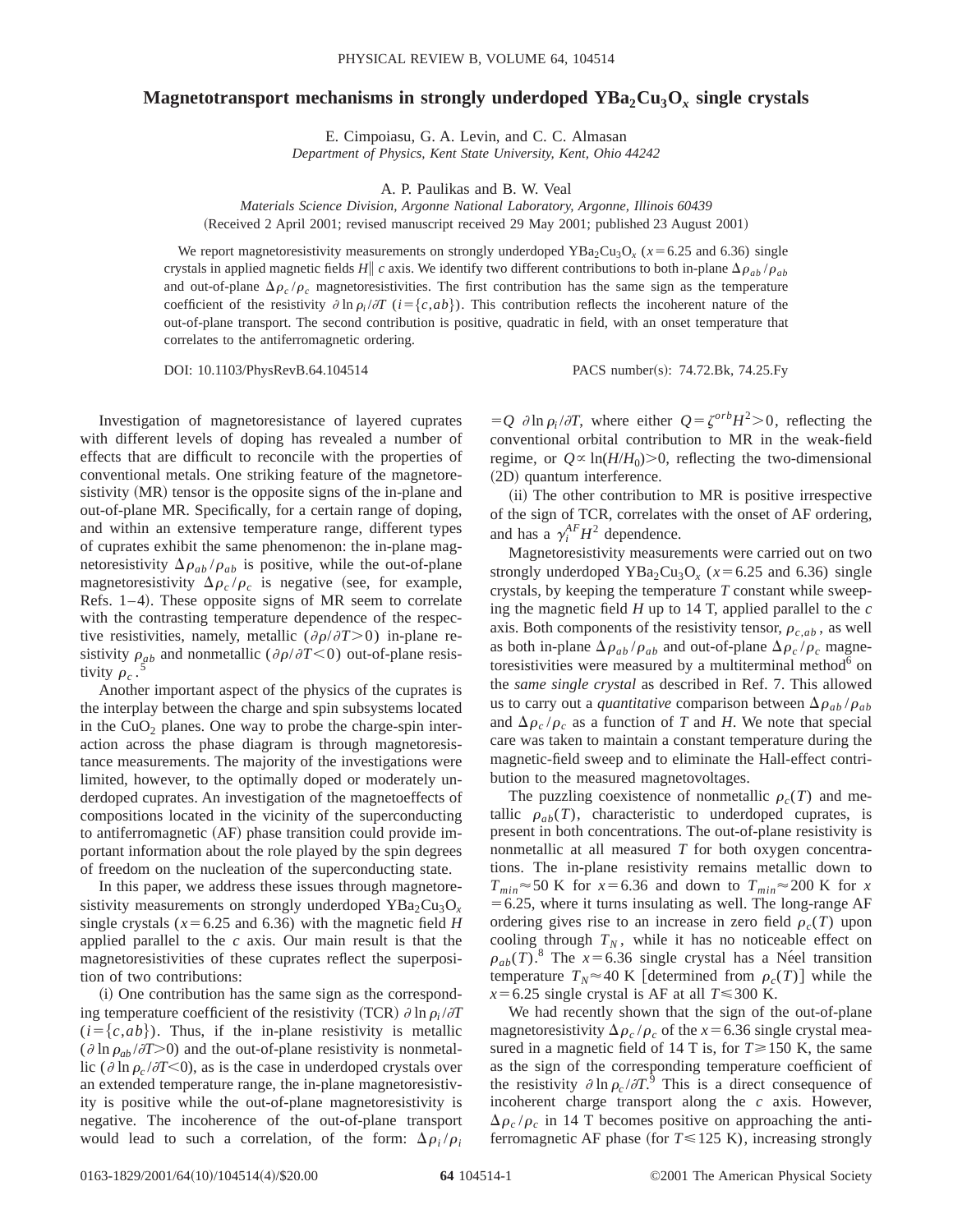

FIG. 1. Magnetic field *H* dependence of the out-of-plane magnetoresistivity  $\Delta \rho_c / \rho_c$  of YBa<sub>2</sub>Cu<sub>3</sub>O<sub>6.36</sub> single crystal. Inset: *T* dependence of the corresponding temperature coefficient of the resistivity  $\partial \ln \rho_c / \partial T$  measured in  $H=0$  T.

with decreasing *T*, while  $\partial \ln \rho_c / \partial T$  remains negative.<sup>9</sup> A recent report has shown that  $\Delta \rho_c / \rho_c(T)$  of strongly underdoped  $YBa<sub>2</sub>Cu<sub>3</sub>O<sub>x</sub>$  single crystals measured in high magnetic fields  $H\parallel c$  axis becomes positive well above  $T_N$  and increases sharply with decreasing *T* through  $T_N$ .<sup>10</sup> This positive contribution to  $\Delta \rho_c / \rho_c$ , which is quadratic in *H* was attributed to AF correlations.<sup>10</sup> Since  $T_N \approx 40$  K for the *x*  $=6.36$  single crystal, we associate the positive term that increases with decreasing *T* for  $T \le 125$  K, to increasing AF correlations with decreasing *T*.

In showing that the correlation between MR and the corresponding TCR is a signature of incoherent *c* axis charge transport in these samples, we start with the understanding that a fundamental property of incoherent *c* axis conduction is that the out-of-plane phase coherence length  $l_{\varphi,c}$  (the average-distance electrons travel between dephasing inelastic collisions) does not change with temperature or magnetic field. $9$  (The out-of-plane incoherent transport of underdoped  $YBa<sub>2</sub>Cu<sub>3</sub>O<sub>x</sub>$  was confirmed experimentally.<sup>11–13</sup> Therefore, the only length scale that determines the dissipation and can change with temperature or applied magnetic field is the inplane phase coherence length  $l_{\varphi,ab}$ . Under these conditions, both conductivities depend only on the variable  $l_{\varphi,ab}$  $[\sigma_{ab}(l_{\varphi,ab})$  and  $\sigma_c(l_{\varphi,ab})$ , so that their temperature and field dependences come from that of  $l_{\varphi,ab}$ . Hence:

$$
\frac{\partial \rho_{c,ab}}{\partial H} = Q \frac{\partial \rho_{c,ab}}{\partial T}; \quad Q = \frac{\partial l_{\varphi,ab}}{\partial l_{\varphi,ab}/\partial T}.
$$
 (1)

The immediate consequence is that the sign of each component of magnetoresistivity is given by the sign of the corresponding TCR since  $\partial l_{\varphi,ab}/\partial H < 0$  (Refs. 14,15) and  $\partial l_{\varphi,ab}$  /  $\bar{\partial T}$   $\!\!<$   $\!0.^{\,14,16}$ 

The *H* dependence of  $\Delta \rho_c / \rho_c$  is shown in Fig. 1 for 50 K  $\leq$  T $\leq$  200 K. Its inset shows the *T* dependence of the temperature coefficient of the resistivity  $\partial \ln \rho_c / \partial T$  measured in zero field. (The fact that  $\partial \ln \rho_c / \partial T \le 0$  over the whole *T* range reflects the semiconducting nature of the *c* axis conduction for all measured *T*.) For  $T \ge 150$  K, the direct correlation between the signs of MR (negative) and the corresponding TCR (negative, see inset), i.e., Eq.  $(1)$ , holds for all the values of the applied magnetic fields. Hence,  $\Delta \rho_c / \rho_c$  is given by

$$
\frac{\Delta \rho_c}{\rho_c}(H, T) = Q(H) \frac{\partial \ln \rho_c}{\partial T}(T),\tag{2}
$$

with  $Q \propto H^2 > 0$ . According to Eq. (1), the *H* dependence of *Q*, hence, of both magnetoresistivities is given by the *H* dependence of  $l_{\varphi,ab}$ . Thus, this  $H^2$  dependence of  $\Delta \rho_c / \rho_c$  observed at  $T \ge 150$  K, indicative of weak-field regime, is a result of the conventional orbital change of  $l_{\varphi,ab}$  due to an applied magnetic field  $H\|c$ ; i.e.,  $Q = \zeta^{orb}H^2$ .

For temperatures 100 K \lefts  $T$  < 150 K,  $\Delta \rho_c / \rho_c$  becomes positive, while  $\partial \ln \rho_c / \partial T$  is still negative (see inset to Fig. 1). The *H* dependence is, however, still quadratic. Presumably, there are two contributions to MR in this *T* range: a *negative*  $\zeta^{orb}(\partial \ln \rho_c/\partial T)H^2$  contribution, which is a result of conventional orbital contribution to MR, described above, and a *positive*  $\gamma_c^{\text{AF}}H^2$  contribution attributed to spin-spin correlations. This latter contribution dominates  $\Delta \rho_c / \rho_c$  at these temperatures  $[\gamma_c^{AF} > \zeta^{orb}(\partial \ln \rho_c/\partial T)]$  since  $\Delta \rho_c / \rho_c$  is positive.

At even lower temperatures ( $T = 50$  and 75 K), a negative component in the *H* dependence of  $\Delta \rho_c / \rho_c$  is present at low fields, superimposed on the positive and quadratic in *H* term. This negative sign of  $\Delta \rho_c / \rho_c$  is the same as the sign of  $\partial \ln \rho_c / \partial T$ . Therefore, at low *H*,  $\Delta \rho_c / \rho_c$  is also given by Eq.  $(2)$ , with the *H* dependence of the negative contribution compatible to  $ln(H/H_0)$  ( $H_0$  is a small characteristic field). At low *H*, this ln(*H*/*H*<sub>0</sub>) contribution to  $\Delta \rho_c / \rho_c$  dominates the quadratic in  $H$  contributions (orbital and antiferromagnetic contributions).<sup>7</sup> At  $H \ge 3$  T, the  $\ln(H/H_0)$  contribution saturates while the antiferromagnetic contribution  $\gamma^{AF}H^{2}>0$ takes over and changes the sign of  $\Delta \rho_c / \rho_c$  to positive.

We had recently shown that the *H* dependence of  $l_{\varphi,ab}$ , hence, *Q* of crystals with 2D phase-coherent paths is given at low enough  $T$  and  $H$  by<sup>7</sup>

$$
Q \propto \frac{\Delta l_{\varphi,ab}}{l_{\varphi,ab}} \approx \begin{cases} -\eta \frac{\ln(H/H_0)}{\ln(H_1/H_0)} & H_0 < H < H_1 \\ -\eta & H > H_1. \end{cases} \tag{3}
$$

Here  $\eta$  is a positive constant,  $H_0 \sim \phi_0 / l_{\varphi,ab}^2$ , and  $H_1$  $\sim \phi_0 / l_{el}^2$ , where  $\phi_0$  is the magnetic-flux quantum and  $l_{el}$  is the characteristic elastic length. Therefore, the  $ln(H/H_0)$  dependence of  $\Delta \rho_c / \rho_c$  observed in Fig. 1 at low *T* and relatively small *H* indicates 2D quantum interference, thus, reflects again the incoherent *c*-axis conduction.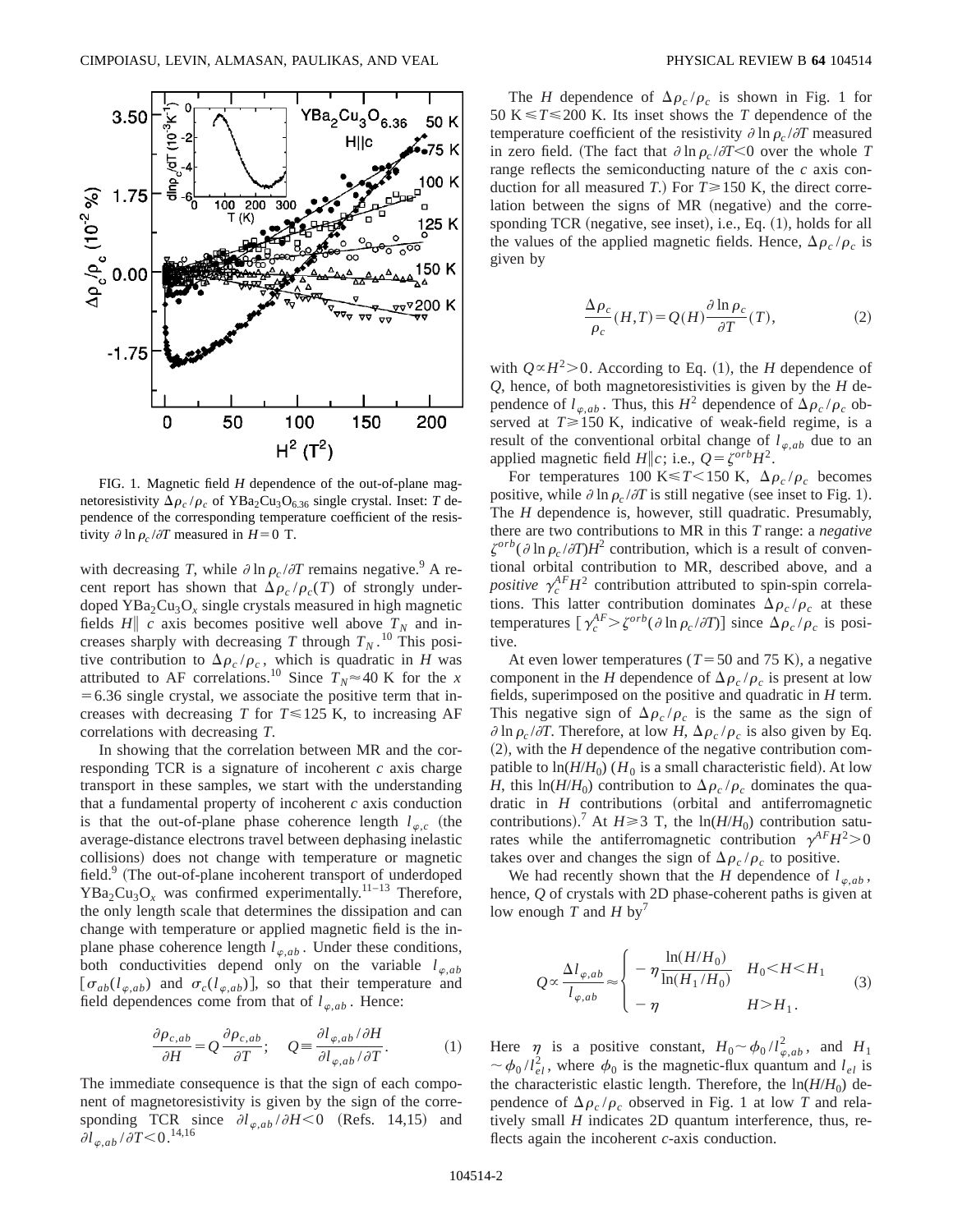

FIG. 2. Magnetic field  $H$  dependence of the  $(a)$  out-of-plane  $\Delta \rho_c / \rho_c$  and (b) in-plane  $\Delta \rho_{ab} / \rho_{ab}$  magnetoresistivities of  $YBa<sub>2</sub>Cu<sub>3</sub>O<sub>6.25</sub>$  single crystal measured at different temperatures *T*. Inset: (1) Temperature *T* dependence of in-plane  $\rho_{ab}$  and out-ofplane  $\rho_c$  resistivities and *T* dependence of (2)  $\Delta \rho_c / \rho_c$  and (3)  $\Delta\rho_{ab}/\rho_{ab}$  measured at 3 T.

Hence, for  $T < 150$  K, there are two contributions to MR: a contribution that has the same sign as the corresponding TCR and a positive contribution attributed to AF correlations, i.e.,

$$
\frac{\Delta \rho_c}{\rho_c}(H,T) = Q(H) \frac{\partial \ln \rho_c}{\partial T}(T) + \gamma_c^{AF}(T)H^2,\tag{4}
$$

where  $Q = \zeta^{orb}H^2 > 0$  for  $T > 75$  K and is given by Eq. (3) for  $T = 50$  and 75 K, and  $\gamma_c^{AF} > 0$ .

The *H* dependence of  $\Delta \rho_{ab} / \rho_{ab}$  (data not shown) is similar with the *H* dependence of  $\Delta \rho_c / \rho_c$  shown in Fig. 1. This reflects the fact that the *H* dependence of both  $\Delta \rho_c / \rho_c$  and  $\Delta \rho_{ab}/\rho_{ab}$  is given by  $l_{\varphi,ab}(H)$ . Specifically,  $\Delta \rho_{ab}/\rho_{ab}$  is positive and quadratic in *H* over the whole field range for *T*>75 K. At *T*=50 and 75 K,  $\Delta \rho_{ab}/\rho_{ab}$  is *negative* for *H*  $<$ 3 T and increases quadratically for *H* $>$ 3 T. The negative value of  $\Delta \rho_{ab} / \rho_{ab}$  at low fields correlates with the upturn in



FIG. 3. Temperature *T* dependence of the coefficient  $\gamma_{c,ab}^{AF}$  of the quadratic magnetic-field *H* dependence of the magnetoresistivities of  $YBa<sub>2</sub>Cu<sub>3</sub>O<sub>6.25</sub>$  single crystal.

 $\rho_{ab}(T)$  around 50 K and, hence, with the change of sign of  $\partial \ln \rho_{ab}/\partial T$  from positive to negative.

To study the transport in the AF state, we also measured the magnetoresistivity tensor of another single crystal with a lower oxygen content ( $x=6.25$ ) with  $T_N$ >300 K. Figure 2(a) shows the *H* dependence of  $\Delta \rho_c / \rho_c$  for the *x* = 6.25 single crystal measured at several temperatures. For all temperatures 100 K $\leq$  *T* $\leq$  250 K, these curves have the same *H* dependence as the ones for the  $x=6.36$  sample measured close to  $T_N$  (*T*=50 and 75 K); i.e.,  $\Delta \rho_c / \rho_c$  has a nonmonotonic field dependence consistent with  $\ln H/H_0 > 0$  ( $H_0$ )  $\approx$  0.3 T at 100 K) at low *H*, which saturates to a certain negative value  $\epsilon_c$  (for example,  $\epsilon_c \approx -0.14\%$  at 100 K) for  $H > 3$  T, and a positive contribution quadratic in *H* that takes over at  $H > 3$  T and changes the sign of  $\Delta \rho_c / \rho_c$  to positive at higher fields.

The *H* dependence of  $\Delta \rho_{ab} / \rho_{ab}$  [Fig. 2(b)] is similar with the *H* dependence of  $\Delta \rho_c / \rho_c$  [Fig. 2(a)]. However, the negative term in  $\Delta \rho_{ab} / \rho_{ab}$  is about seven times smaller than the negative term in  $\Delta \rho_c / \rho_c$ .

The *T* profiles of  $\Delta \rho_c / \rho_c$  and  $\Delta \rho_{ab} / \rho_{ab}$  at  $H=3$  T, where minima in the magnetoresistivities occur, are plotted in inset 2 and 3, respectively, of Figs. 2. Note that the sign of both  $\Delta \rho_c / \rho_c$  and  $\Delta \rho_{ab} / \rho_{ab}$  at this low *H* is the same as the sign of the corresponding TCR [see inset 1 to Fig. 2(a), which gives  $\rho_c(T)$  and  $\rho_{ab}(T)$ . Indeed, for all temperatures 100 K  $\leq$  T  $\leq$  275 K,  $\Delta \rho_c / \rho_c$  at *H* = 3 T is negative and increases in magnitude with decreasing temperature. On the other hand,  $\Delta \rho_{ab} / \rho_{ab}$  at *H*=3 T is positive for *T*>200 K and negative for  $T < 200$  K. Therefore, both magnetoresistivities of this sample are given by Eq.  $(4)$  over the whole measured  $T$  range with  $Q$  given by Eq.  $(3)$ .

The coefficients  $\gamma_c^{AF}$  and  $\gamma_{ab}^{AF}$ , determined from the fit of the quadratic dependence of  $\Delta \rho_{c,ab}/\rho_{c,ab}$  at high *H* [see Eq. (4)] for the  $x=6.25$  sample, scale for 100 K  $\leq$  T  $\leq$  250 K with  $\gamma_c^{AF}/\gamma_{ab}^{AF} \approx 2$ . We found the same proportionality between the two coefficients for the  $x=6.36$  single crystal, but only for the lowest measured temperature of  $T=50$  K, presumably because the AF correlations are strong enough at this *T* so that the AF contribution dominates the orbital one. This scaling of  $\gamma_c^{AF}$  and  $\gamma_{ab}^{AF}$  is a strong indication that the same mechanism is responsible for the positive, quadratic contributions  $(\gamma_{c,ab}^{AF}H^2)$  to  $\Delta \rho_{c,ab}/\rho_{c,ab}$  even though, as dis